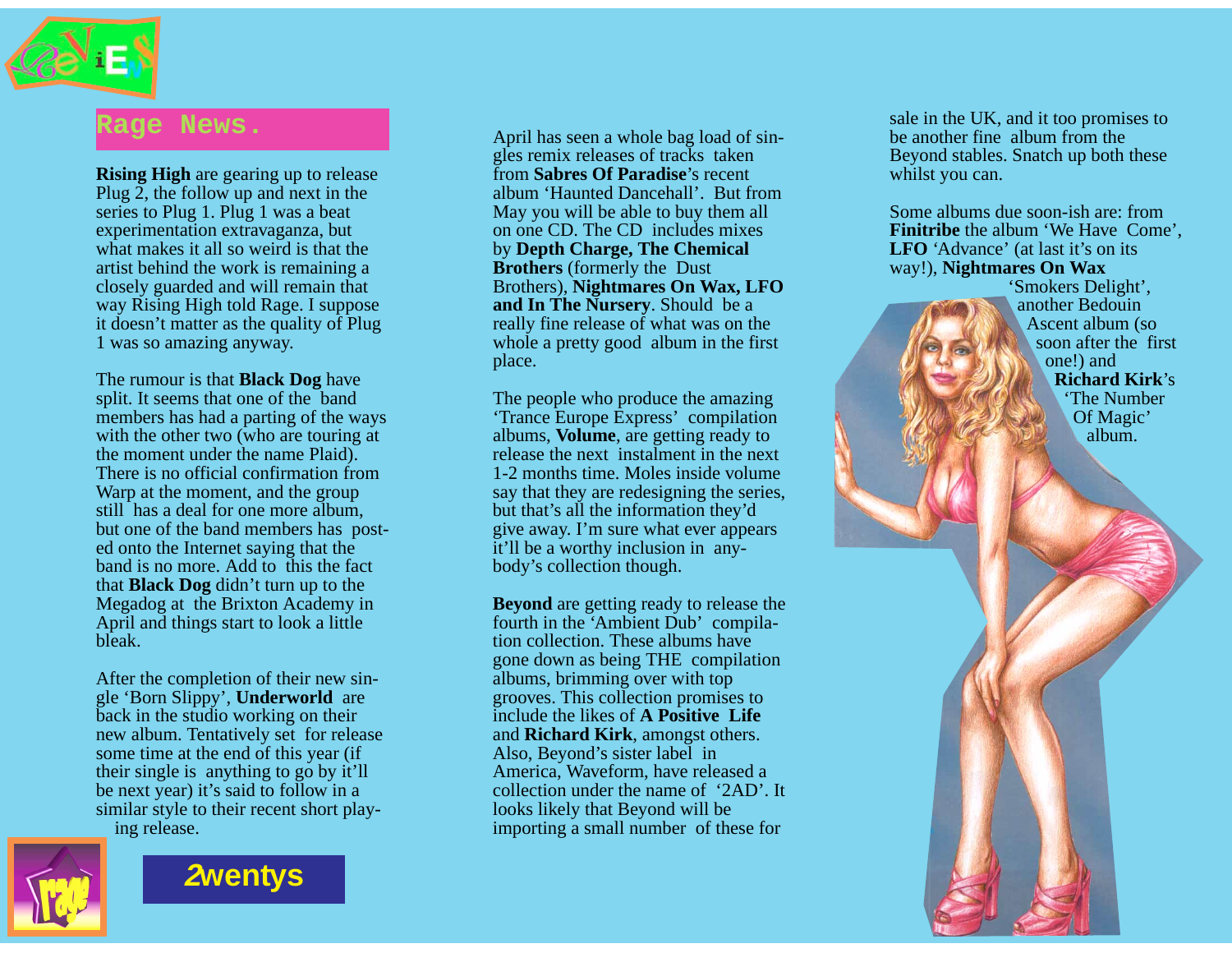

#### **Single Reviews By Gareth Lancaster**

**Andrea Parker & David Morley - Angular Art (Infonet)**

Spooky, haunting music from a fine new collaboration. The 4 tracks on here are dark, melancholy but so exquisitely beautiful you won't believe your ears. The images it conjures up make you feel like you've been through a real experience man. Apparently there will be another single from this collaboration and the possibility of an album later this year, which should be cracking good stuff.

**Underworld - Born Slippy (Junior Boys Own)**

After waiting about 4 months for the single to actually be released it's all come as a bit of a disappointment. If the A side of this release is to be believed Underworld have left their 'Dubnobasswithmyheadman' days well and truly behind them and become simply another dull, repetitive techno band. Fortunately the B side harks back a year to their last album and includes breaks and melody that remind you how good they can

be.



#### **Manna - Our Earth (Apollo)**

Another slight disappointment from another well respected combo. The lead track sounds overworked, like they've been trying hard to create something different. Unfortunately it hasn't worked. The real saving grace though is 'Mr. Echo (Go To Hell...), taken from their album of a few months ago, 'Manna', it's probably what the main track should have been - relaxing, vibrant and laid back.

**Plug 1 - Plug 1 (Rising High)**

Secrecy ahoy. This is the start of a series from an unnamed artist on Rising High. It's the most original rhythm packed extravaganza I've ever heard. Real effort has been used in creating tracks with rhythms that are beyond anything you'll have sampled before. Buy it now, it's got to be heard to be believed.

#### **Transits of Tone - The Dawning (Intelligence)**

Oddly paced vibrant, pulsing first track with waves of dark, spooky sounds behind a percussion driven foreground. It gets into your head and just won't let go. 'Objekts' is



another fine track as well, nothing ground breaking but then it doesn't always need to be and these tracks are definite dance floor fillers.

**Three Thieves & A Liar - Hold Tight (Breadfruit)**

Laid back Jungle. Yup, it's here in the form of the first release from a new label. The jungle beats are there but they've been radically slowed down and mixed with samples which seem to have come from 70's series' and soul music. It's a refreshing angle on the jungle side of things, but then you realise you're playing it on 33 rpm's and not 45 rpm's which turns it into a normal, run of the mill jungle track. Buy it and play it at the wrong speed!

**Sound Enforcer - Re-Enforcement 6+7 (Rising High)**

Rip roaring analogue led techno tracks. A distinct Detroit angle to the music but both tracks are dance floor hits in the making. The A side has some cleverly worked breaks to add that extra little feeling to the music. Damn fine if you ask me.

#### **Bushwaka - Grow Me (Plink Plonk Blue)**

Shades of 808 State on the main track,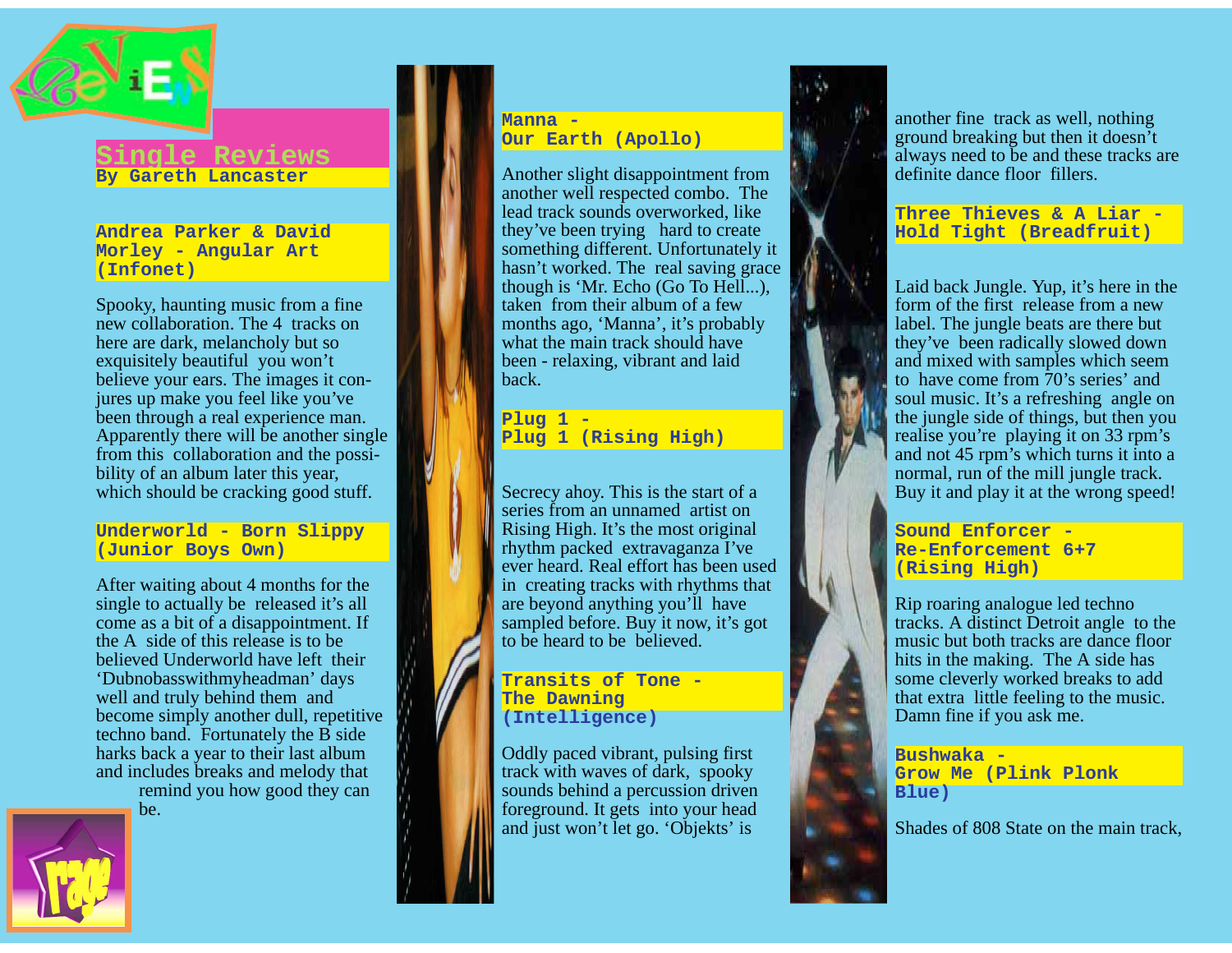

more.

from such classics as 'Pacific'. That undeniable 80's feel to this release is mingled expertly with a more 90's angle to create a great feel to the music. His premier release and let's hope there's

#### **Dominatrix**

**Possession Remixes (Ascension)**

First released in 1992, on this release we find the original (with all it's grumbling analogue), a dance floor led Baby Doc remix and an even more lively super charged version remixed by Blue Peter vs Tigger.

#### **Hookian Mindz - Freshmess (Flagbearer)**

Funky vibe, chunky beats, altogether quite a 70's feel to this release. Brass instruments in the background, laid

back - well I could get well and truly lost in this.

## **Album Reviews.**

**Banco De Gaia - Last Train To Lhasa (Planet Dog BARKCD011)** 

I was a little disappointed with Banco De Gaia's recent single release of the title track from this album. It sounded like it was trying to be Jean Micheal Jarre. But it didn't even get there and left the listener wondering what the hell was trying to be achieved. Well the album is a different kettle of big fish. The mix of 'Last Train To Lhasa' takes longer in the build up, feels much nicer than the single release and it gets even better from there on. Without a doubt the most amazing track on this album is 'Kincajou' (some of you may have heard this on 'Trance Europe Express 3'), with it's quirky start (where you get a snippet of studio life) that then suddenly changes into

the riotous, high energy excitement of the full track (the last people to pull this off with real success must be the KLF with their album opener of 'What Time Is Love?'). It's an absolutely fantastic track. But it's not all high paced, high velocity workouts that you'll find on here. No, it varies from ambient musings and goes right up the

scale. Yes, the sign of a true artist being able to create different feelings with the same medium. Now it's on to the second CD (yup, it's a double). On it you'll find remixes from the first CD, one of 'Kuos' and one of 'Kincajou' (even better than the original!), and an extra track called 'Eagle'. It's a stunning follow up album to 'Maya' and something of a relief after the recent single. Let's hope he stays this way.

**Aphex Twin - I Care Because You Do (Warp CD30)**

Last month, if you can think that far back, I reviewed the Aphex Twin compilation album called 'Classics' and absolutely slated it as a rip off. But I also said how much I like Mr. James and his weird machines of music making. This is, without a doubt, one of his best long players yet. Now I liked the heavy ambient workout of 'Selected

Ambient Works II', but seems that didn't go down too well. Maybe in reaction to that vibe the Twin has come

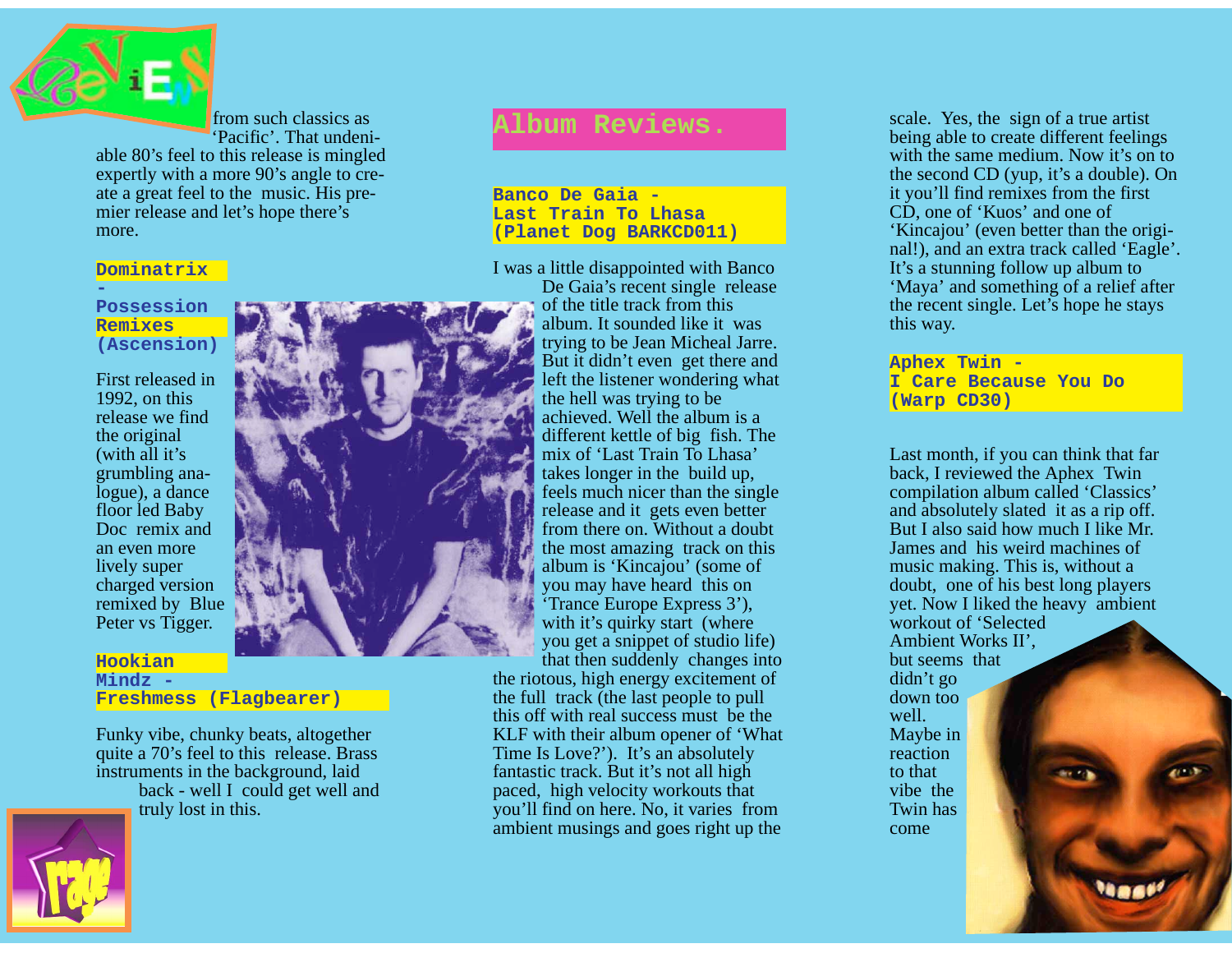back with a more lively, more disjointed

affair that simply explodes with quality. It's a true mark of his disturbed musical genius - some of the tracks must have been conceived in the realms of other worlds. He mixes raw digital and analogue sound, includes some drums and then brings in unknown quantities (in this sort of music anyway) of the likes of string sections (apparently his next single will include a full orchestra). That's the spark that makes his music so different but alas, when it goes wrong which it sometimes does, leaves him open to such criticism. Maybe it's a sad fact of being a success but there are people out there who can't stand the man and his music, going to such extremes as branding him a fraud. But back to this album - listen to it with an open mind (you'll need it in places!). Tracks like the almost classical 'The Waxen Pith' with it's sumptuous strings, the disjointed 'Wax The Nip' that encapsulates Aphex Twin at his most raw, the down beat 'Icct Hedral' and the melancholy melodies of 'Alberto Balsam' simply prove what a genius this man is. Too much acid? Or, too much musical ability? Probably the second, his music won't really be appreciated until years to come. He's ahead of his time, like all the best tend to be.



**Renegade Soundwave - The Next Chapter Of Dub (Mute CDSTUMM90)** 

'Brixton' was a fine, highly charged techno single released a couple of months ago and features on this highly competent album from Renegade Soundwave. So from the very second 'Positive Mindscape' hits your ears with its Shamen like guitars and makeup you know it's going to be an album packed with goodies. 'Positive Mindscape' is a thunderous opening that rocks the speakers with bass that booms around the room. Other tracks such as 'Son Of Bubbaluba' with its gentle build up and echoing steel drums rattling in the background, the jazzy backing on 'Nightmare', the banging drums on 'Kurdistan' and the 80's scratching and samples on 'Turntable Terror' reaffirm the fact that these guys can really craft a good tune. It's an album of contrasting styles spread over fifteen tracks of supreme quality. It plays like a ragbag of ideas which sounds like Renegade Soundwave are trying to spread their wings and be a group not just pigeon holed into one type of music. (enough bird references thereed.) They went out to be masters at all trades, and Jacks of none - and they've more than succeeded. It's a wicked album and one that's a must for any collection. Well, that's what I think anyway.



**Globo - Pro War (Hydrogen Dukebox DUKE019)**

A relatively unknown group with little more than a couple of 12" releases to their name before now. Both of those releases have been fab in their own right but, this album eclipses them and launches Globo into a whole different ball game. It also happens to coincide with 'Lee & Herring's Fist Of Fun' on BBC TV for which Globo provided the music, so the PR timing couldn't have been better. But what of this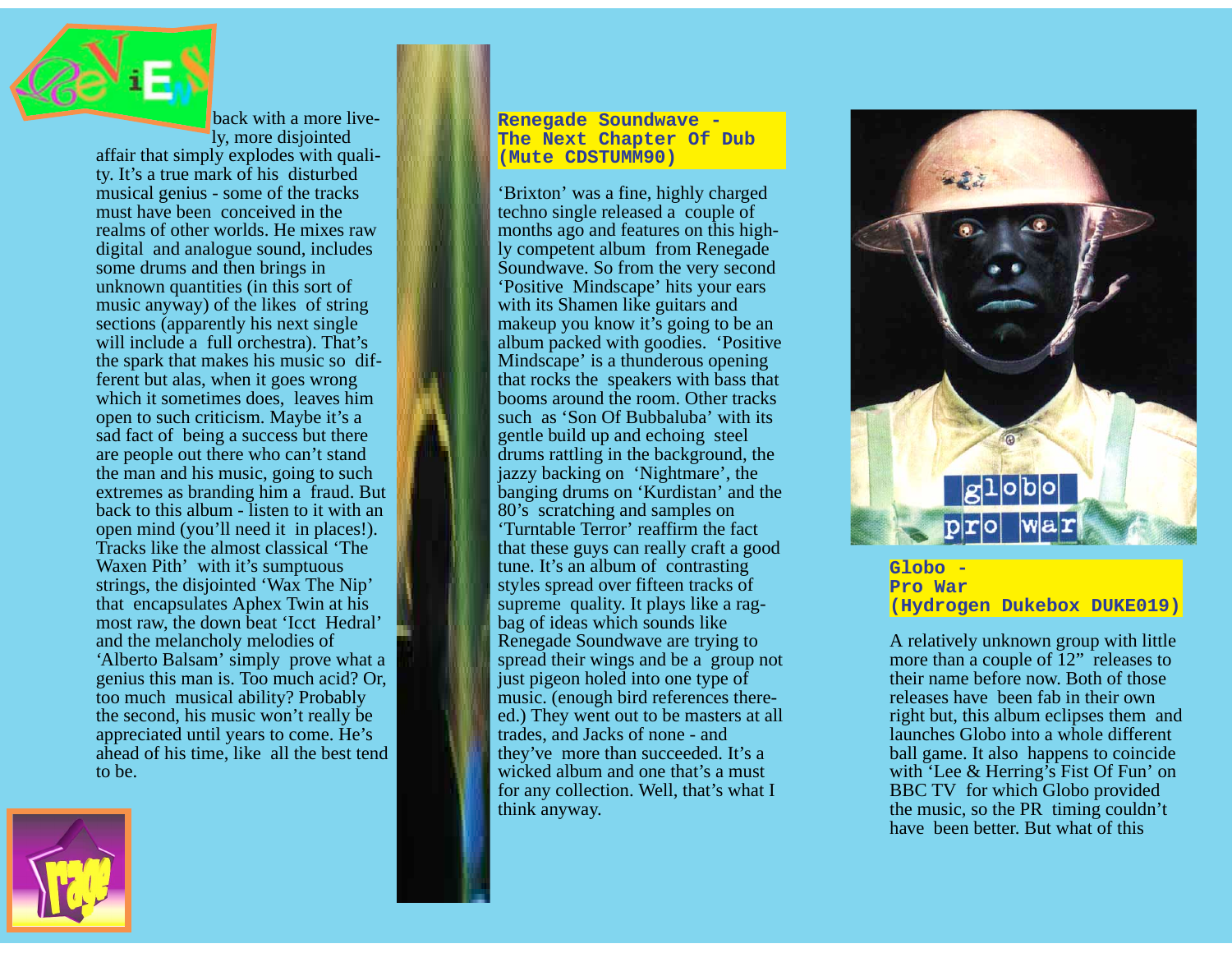

album? It's 100% experimentation and

believe it or not its worked. After only producing tracks to please the dance floor, to a certain extent, this longer format has allowed their true musical direction come to the forefront to create vinyl that is different and inspired. Indeed Mark Wernham from the band told me when I recently spoke to him that 'There is space for the little jokes, the long versions of songs, to be

eclectic and chaotic,' and it's not just talk either. One of the main constituents of this album is the use of superbly picked samples to mould the music. Samples from people such as The Beatles (talking, not singing) and from television etc. create a distinct feeling - one that is amplified by the electronic (and guitar) produced music which leaves you

glowing. This album will thrust success upon the band and I think you should all become a member of the

Globo appreciation society and shell out on their album now.



Released at the end of March, this album is still worthy of a quick mention in this month's reviews. A relaxing ambient excursion through the minds of The Orb with all their strange samples, tinkling melodies and wonderful composition. I was one of the few people that liked 'Pomme Fritz' but I must admit it's a mere shade of

> an album compared to this. Delightful, relaxing, sumptuous, just like your sofa and, of course, everything an Orb album should be and more.

#### **Scanner - Spore (New Electronica)**

It's a novel idea, I grant you, but I'm not sure it really works as well as it could do. Let me put you in the picture. Basically this album is all based around telephone conversations (obtained

in a dubious manner no doubt) mixed with some electronic music. The big problem is the conversations go on for so long, you get the idea the music was some kinda afterthought. It leaves you feeling like you've been tapping into



someone's phone conversation just for the hell of it. The disappointing thing is that once the music gets going, you realise Scanner is good at producing electronic music. It's got wonderful melodies, it's brimming with atmosphere, but then, wham, another conversation rudely kicks in and your bubble is broken. With a little more editing I'm sure a good balance could have been met between the two. Unfortunately as it stands you're left with two feelings when you've listened to this album. First you feel like a voyeur, listening in on people's private lives, which I guess is fine if you're into that kinda thing. Secondly when you end up by accident being deeply engrossed in the conversations, you feel like the music is an annoying intrusion. In other words it turns you into a voyeur whether you like it or not. Still, its saving grace is it is quite amusing in places.



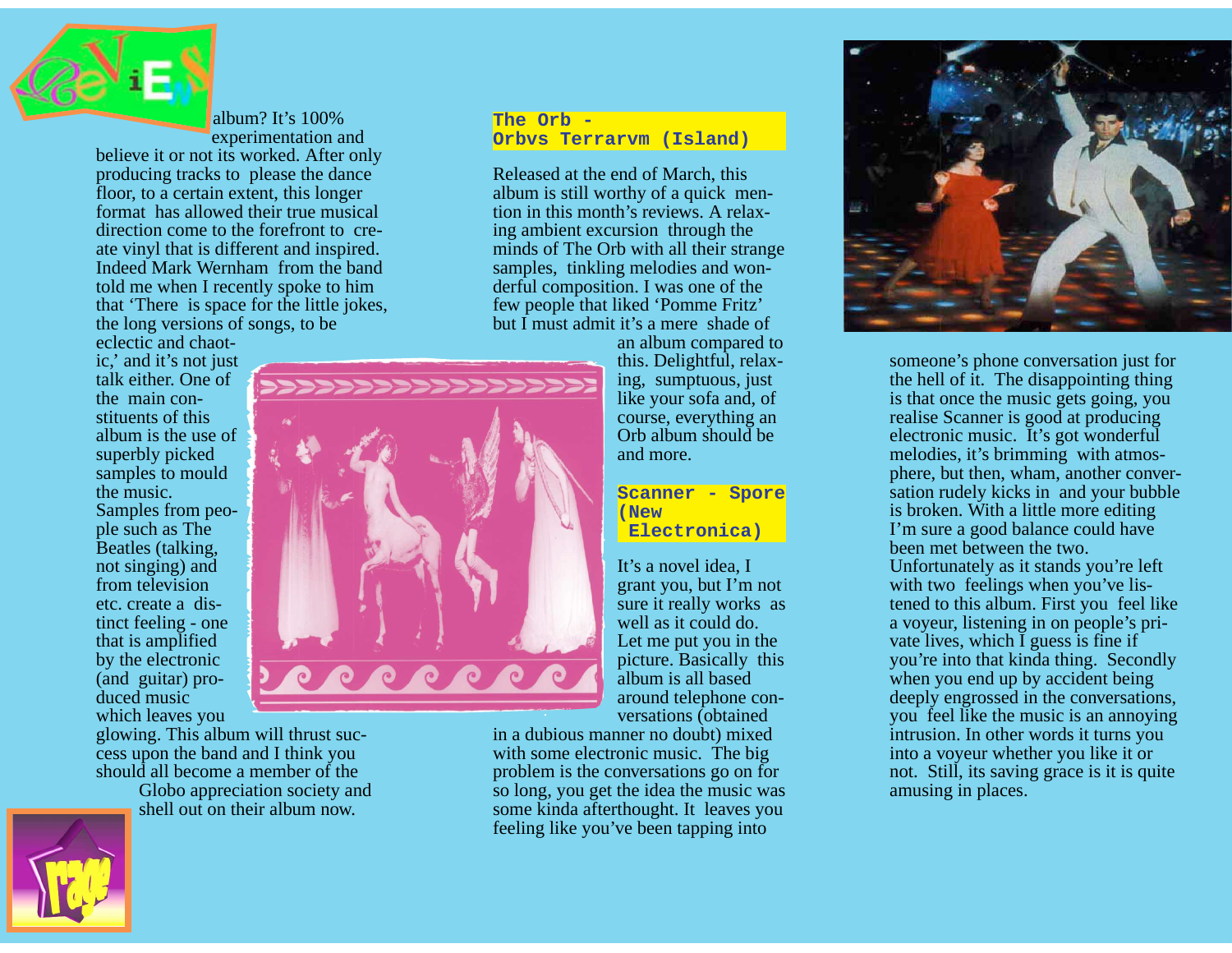

### **Dance Listings**

### **Manchester**

**Friday May 19th** Bugged Out Justin Robertson & John McCready **Friday May 26th** Bugged Out Kelli Hand & Huggy **Friday June 2nd** Bugged Out Boo Williams & Glenn Underground **Thursday 8th June** Herbal Tea Party Live - Innerspace, Guest Joey Beltram **Friday June 9th** Bugged Out Rejuvination (live) & Claude Young **Friday June 16th** Bugged Out Luke Slater **Thursday 20th June** Herbal Tea Party Live - Drum Club, Guest Charlie Hall (A Glastonbury Warm Up). **Thursday 13th July** Herbal Tea Party Live - Conemelt, Guest Andrew **Weatherall** 

#### **Herbal Tea Party** is

9pm 'til 2am The New Ardri, 85 Coupland Street, Manchester.

#### **Bugged Out** is

Fridays 10 pm 'til 3am, Sankey's Soap, Jersey St, Ancoats, Manchester Price £5/6 Resident - James Holroyd



## **Milton Keynes**

#### **DREAMSCAPE 19**

#### **Saturday 27th May**

Time: 9pm -til 6am, The Sanctuary Denbigh Leisure Centre V7 Saxon Street Milton Keynes

Price: £20 plus £2 booking fee

DJ Lineup: Bunjy, Donovan Bad Boy Smith, Vibes, Brisk, Hype, Dougal And Mc Magika, Clarkee, Slipmatt, Sy, Seduction, Dazee, Chemistry And Storm, Mastervibe, Grooverider, Dj Ss, Randall, Fabio, Ray Keith, Ltj Bukem, Andy C, Hms, Lomas, T23, Franki D, Alex Hazzard, Loftgroover, Warlock, The Producer, Scorpio

Other Info: Eternity members get a discount! Mc's for the night Magika, Joker, Mad P, Conrad, Warren G, Ribbs And Sharkey all the usual attractions plus the presentation of the eternity reader awards.

## **Copenhagen**

#### **Sound and Vision 2**

#### **Thur 2nd of June to Mon 5th of June**

A a 4 day techno festival in Copenhagen (Denmark) with the world's biggest DJ lineup, (more than

140 DJs). For further info, check out: **http://bohr.gbar.dtu.dk:8080/~gc938 281/SaV2.html**. Plus it's all for a good cause: Scandinavian ravers against the Criminal Justice Bill.

#### **USA**

Farley Jackmaster Funk, Paul Johnson, Derrick May, Juan Atkins, Damon Wild, Armando, Robert Hood **UK**

Oscillate Sound System, Christian Vogel, Dave Clarke, DJ Andrea, Luke Slater, Frankie D ,Dominiqe, LTJ Bukem, Mixmaster Morris, Jumpin' Jack Frost

#### **Germany**

Electric Indigo, Monika Kruse, DJ Hell, DJ Sasha, DJ Cut X, DJ Antaro,

#### **Plus**

DJ Dano (NL), DJ Serge (F), DJ Zen (NL), Ferenc (NL), DJ Pure (AUT), DJ Speedo (JAP), Mono Junk (FIN), Daniel Lodig (AUT), Bjørn Torske (NOR) (what kind of a DJ name is that?)

#### **Rooms**

The Resurrection - Techno + Ambient / Chill-Out Area FRI: 22.00 to 13.00, SAT: 18.00 to 15.00, SUN: 18.00 to 15.00

HEAVEN and HELL - Upstairs - Jungle, Downstairs - Hardcore SAT: 22.00 to 09.00, SUN: 22.00 to 09.00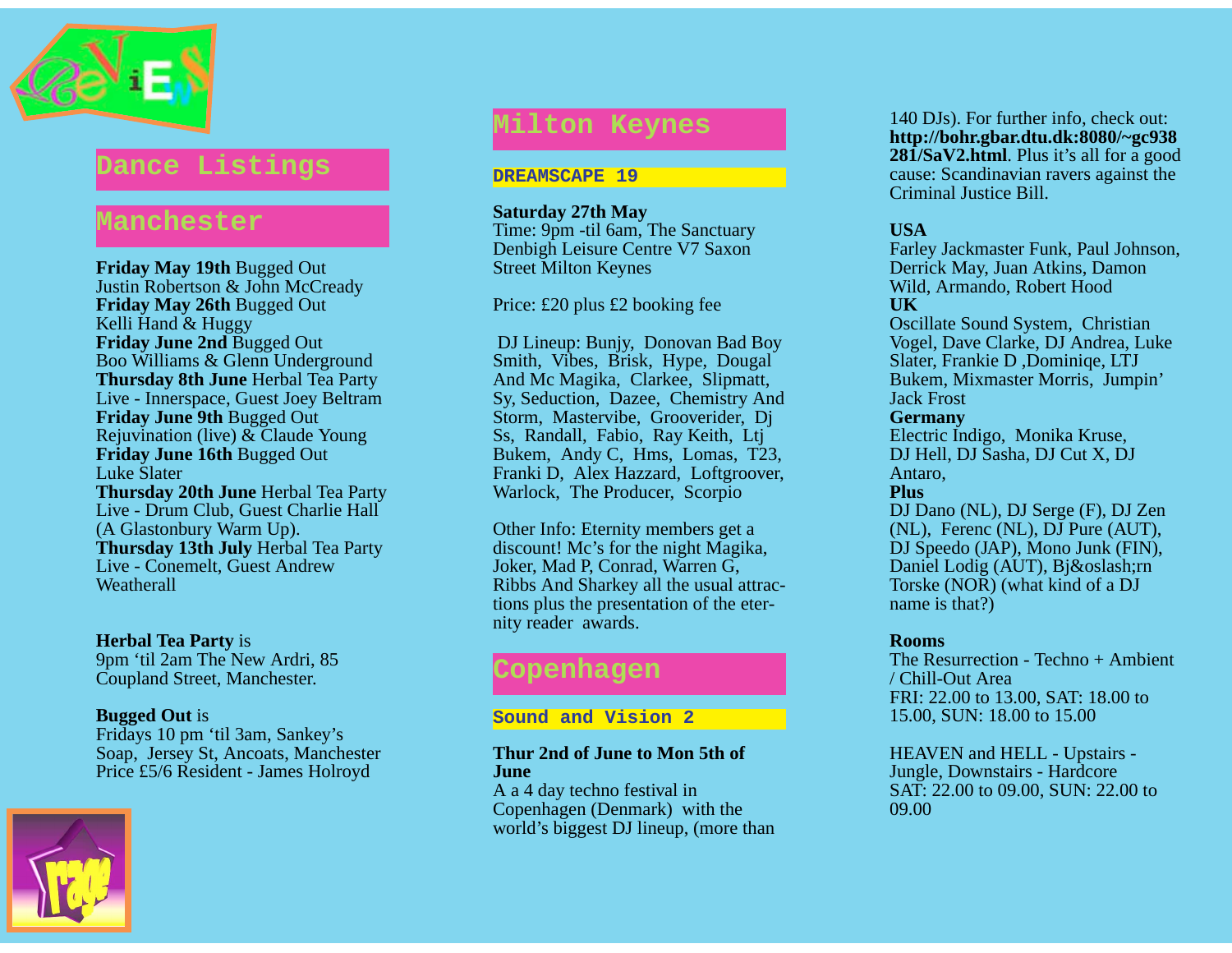

DONKEY KONG - Techno SAT: 10 to 12, SUN: 10 to 12

FACTORY OF SOUND - House SAT: 21.00 to 09.00, SUN: 21.00 to 09.00

THE JOURNEY - Techno FRI to MON - Non-stop

EUPHORIA - Goa

## **Ireland**

**Fusion at the Castle** Bellingham castle, Castle Bellingham, Co. Louth, Ireland

Fusion is held in one of the largest 16th century castles in ireland. There's access to four large rooms including ballroom,chill out room,ambient room,and guest artistes room,where a selection of atmospheres will be provided to suit all tastes.the ministry of sound were the last people to use this venue 2 years ago,now it's re-opening full time.

**May 20th** Johnny Moy, Ulic O Reilly,  $Ren + Stimpy$ 

**May 27th** Eamon Beagon, Dj Pressure, Kevin Clarke, Ren Stimpy







# **Don't Touch that Dial LONDON HOUSE !!!**

A quick guide to London pirate radio stations (reception varies in different areas)- The frequencies below are all from central London:

| <b>Frequency</b>     | <b>Station</b>     | <b>Music</b>                                      |
|----------------------|--------------------|---------------------------------------------------|
| 87.9-88.2            | <b>NRG FM</b>      | House, Trance, Techno                             |
| 88.75                | <b>SUNRISE FM</b>  | House                                             |
| 90.1-90.4            | <b>HEART FM</b>    | House, occasional Jungle                          |
| 90.6                 | <b>PULSE FM</b>    | Everything                                        |
| 92.3                 | <b>RUSH FM</b>     | Jungle                                            |
| 94.1                 | <b>JUICE FM</b>    | Techno                                            |
| 94.5                 | <b>KOOL FM</b>     | Jungle                                            |
| 95.4                 | <b>FUNCTION FM</b> | House And Jungle                                  |
| 101.3                | <b>ERUPTION FM</b> | Happy Hardcore, Jungle                            |
| 101.8                | <b>FREAK FM</b>    | House & Garage                                    |
| 102.9                | <b>CHILLIN FM</b>  | Trance, Techno, Gabba, Ambient, Occasional Jungle |
| 104.4                | <b>RUDE FM</b>     | Jungle                                            |
| 106.6-107.0 GIRLS FM |                    | House & Garage, Occasional Trance                 |
| 107.6                | <b>DREAM FM</b>    | Happy Hardcore, Occasional Jungle                 |
|                      |                    |                                                   |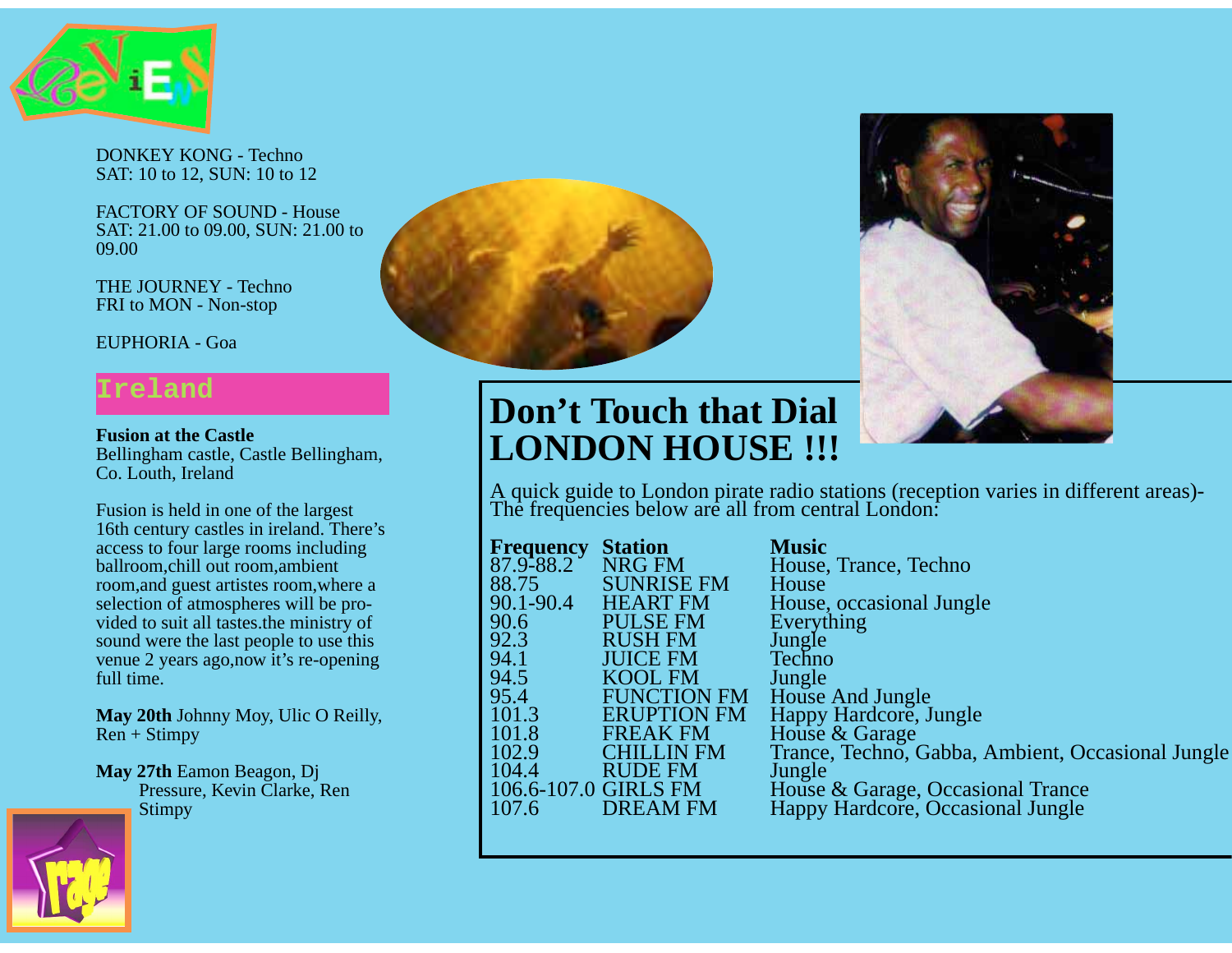<span id="page-7-0"></span>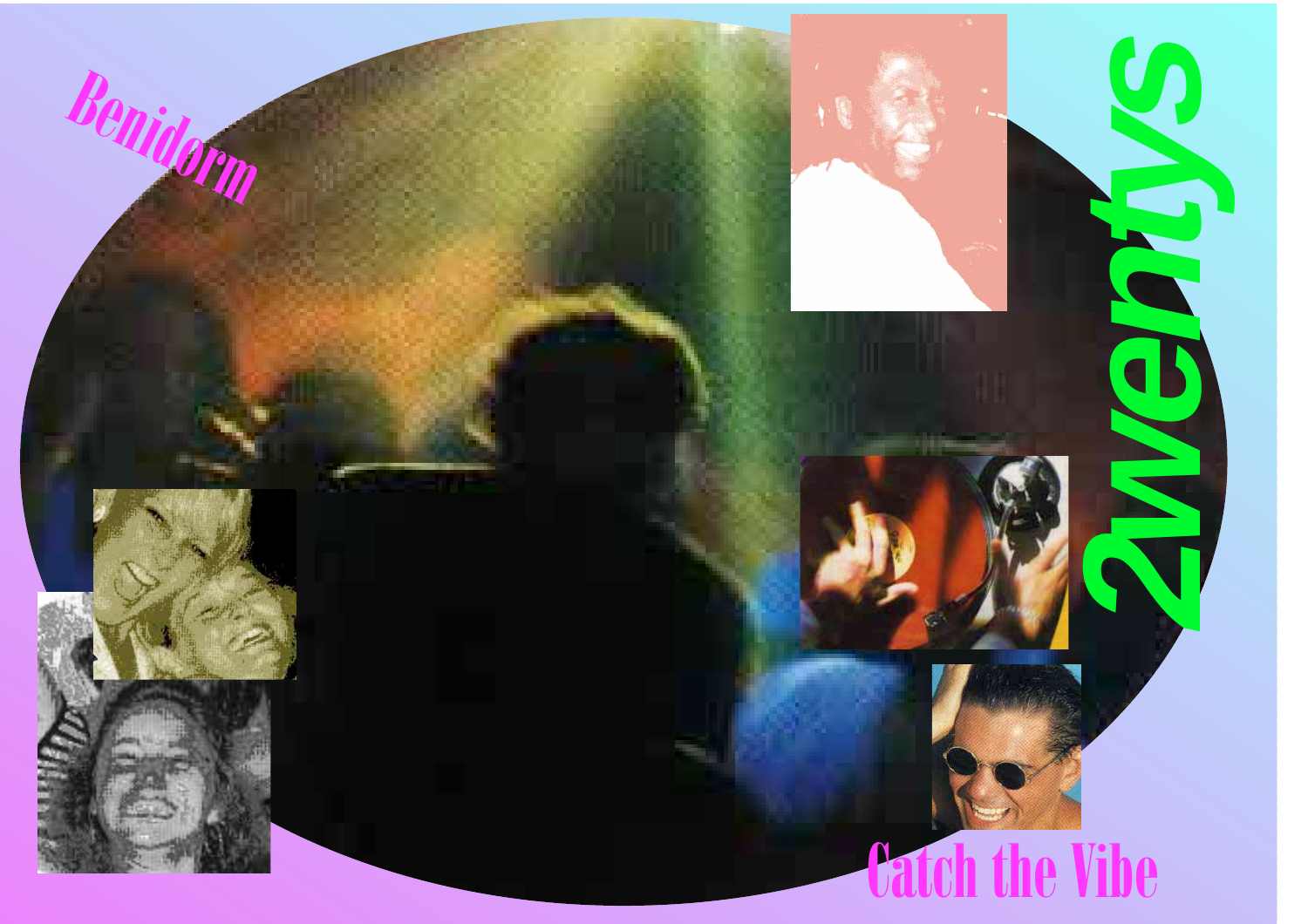## **THE BEST OF BENIDORM**

<span id="page-8-0"></span>**Brilliant white sandy beaches** Top two: Levante and Poniente

**Top watersport action** Cable skiing, wind-surfing, jet skiing

**White Hot Days** Mini bikes Wet n'Wild Go Karts Mansion of Terror Just chillin

**For reservations or information contact your local travel agent or call 0161 745 7000**

**[2wentys](#page-7-0)**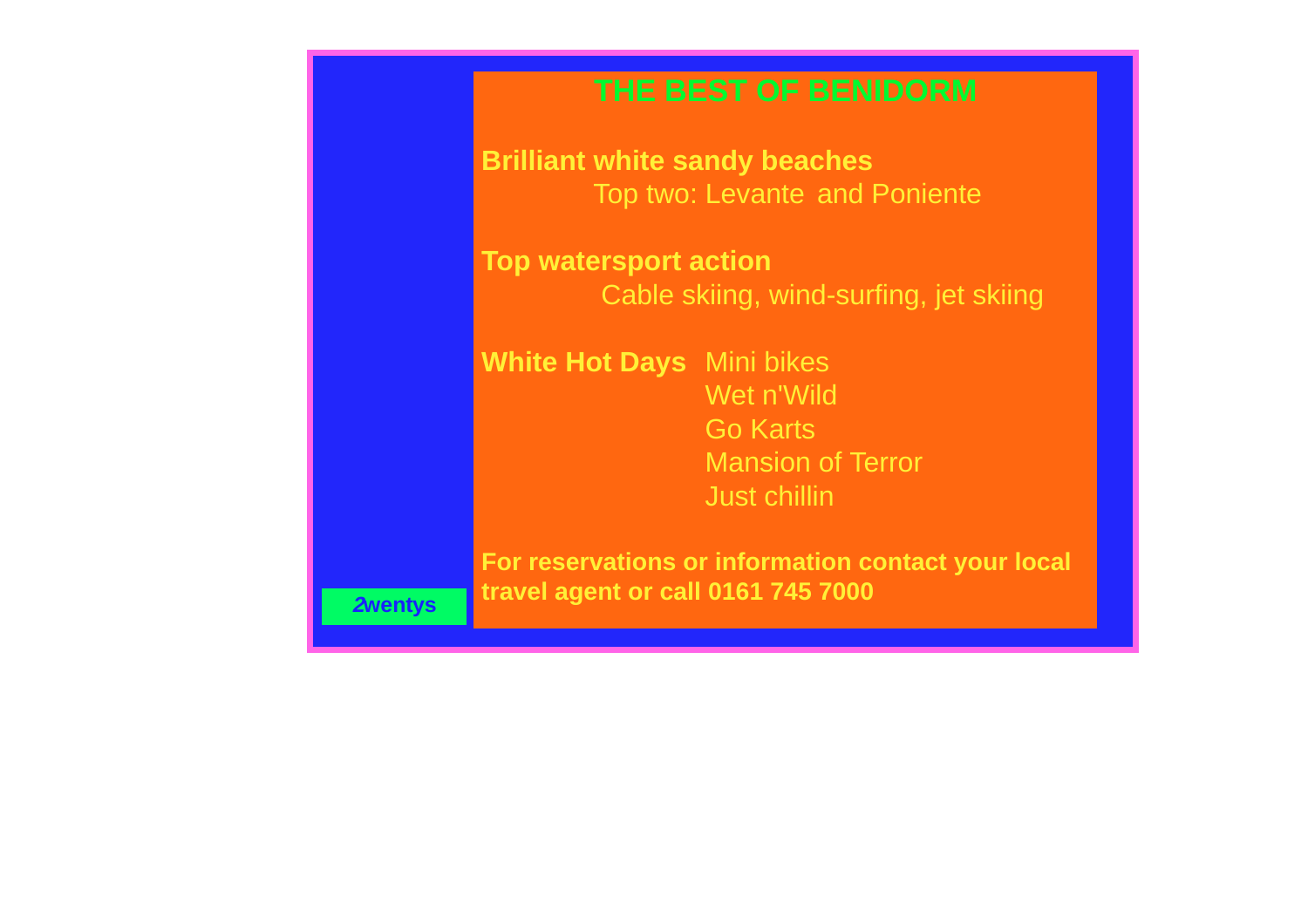

## <span id="page-9-0"></span>**Where Young Hearts Roam Wild and Free**

All the sun, fun and non-stop party action you can stand all around the world

## **Flights of Fancy**

**Majorca Turkey Costa Brava Corfu Tenerife Crete Rhodes Zante**

**Ibiza Costa Blanca**

**For reservations or information contact your local travel agent or call 0161 745 7000**